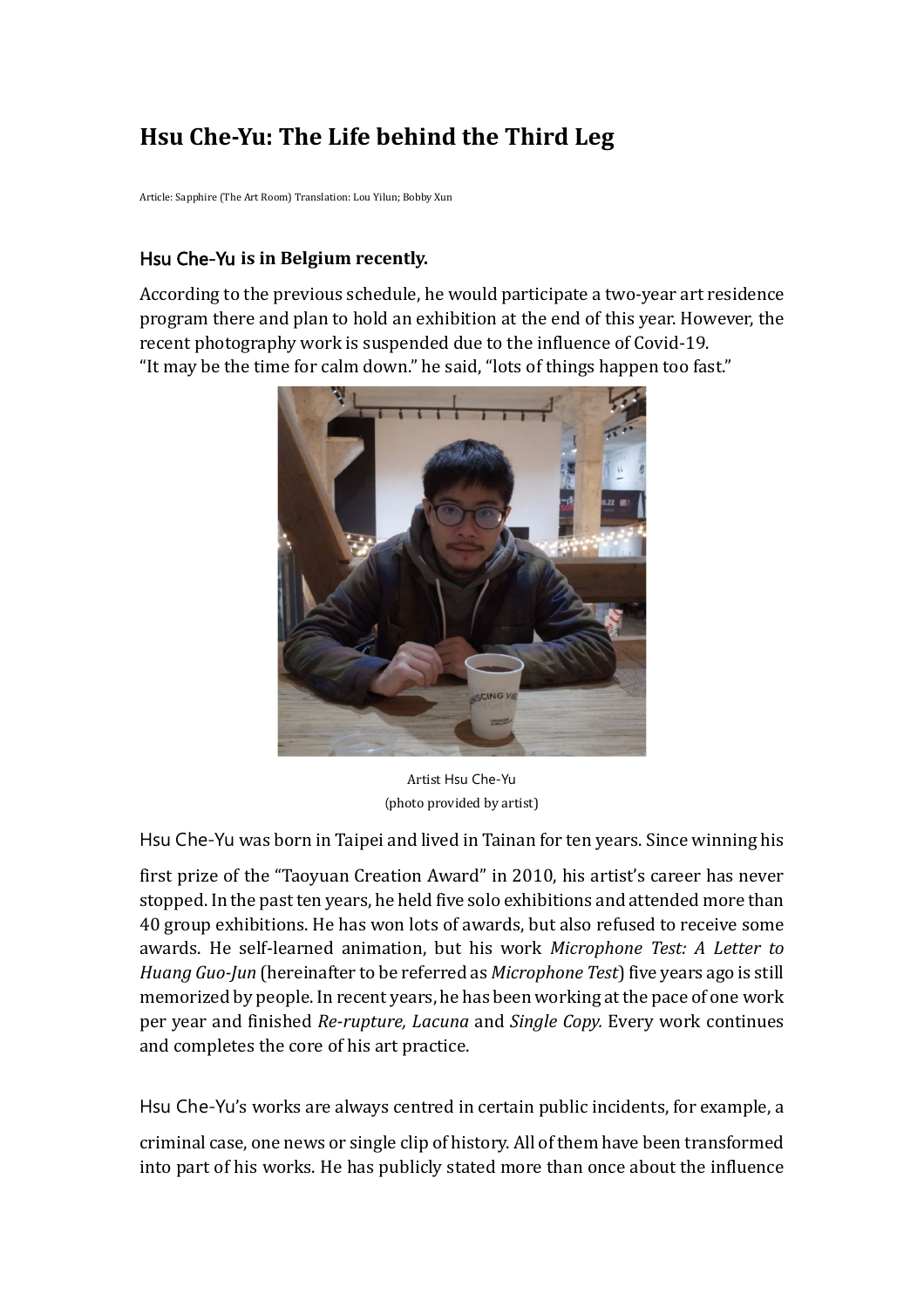of "Animation News" on his art practice. Nowadays, this kind of simple 3D animation method has been used by plenty of mainland media. However, this method mostly applies to real murder or violence cases happened in Taiwan 11 years ago. Besides, the Taiwan local media have discussed over this animation approach, and some criticized it.

Hsu Che-Yu frankly shared his opinions on it: the first "Animation News" certainly

was targeted on attracting people's attentions. Also, his earlier works definitely learned from it. Then after several year's practice, he started to be interested in the connection between personal memories and public incidents.



Artwork *Single Copy,* 2019 Single-channel video (Photo provided by artist)

Artwork *Single Copy,* which is exhibited last year, is one of the examples. The main character of this video -Chang Chung-I, is the younger brother of the twins. They are Taiwan's first successful twin separation surgery case. Forty-one years ago, 3 year-old brothers were sent to the operating table and the whole separation process was broadcasted by TV station. After that, they entered the "The Truman Show". They had to deal with multi roles, including private, personal, public and social roles, under the public attention.

"What interests me is how a public incident transformed into a public memory through the media broadcast." Hsu Che-Yu said.

People who watched his work will understand the power of the narrator and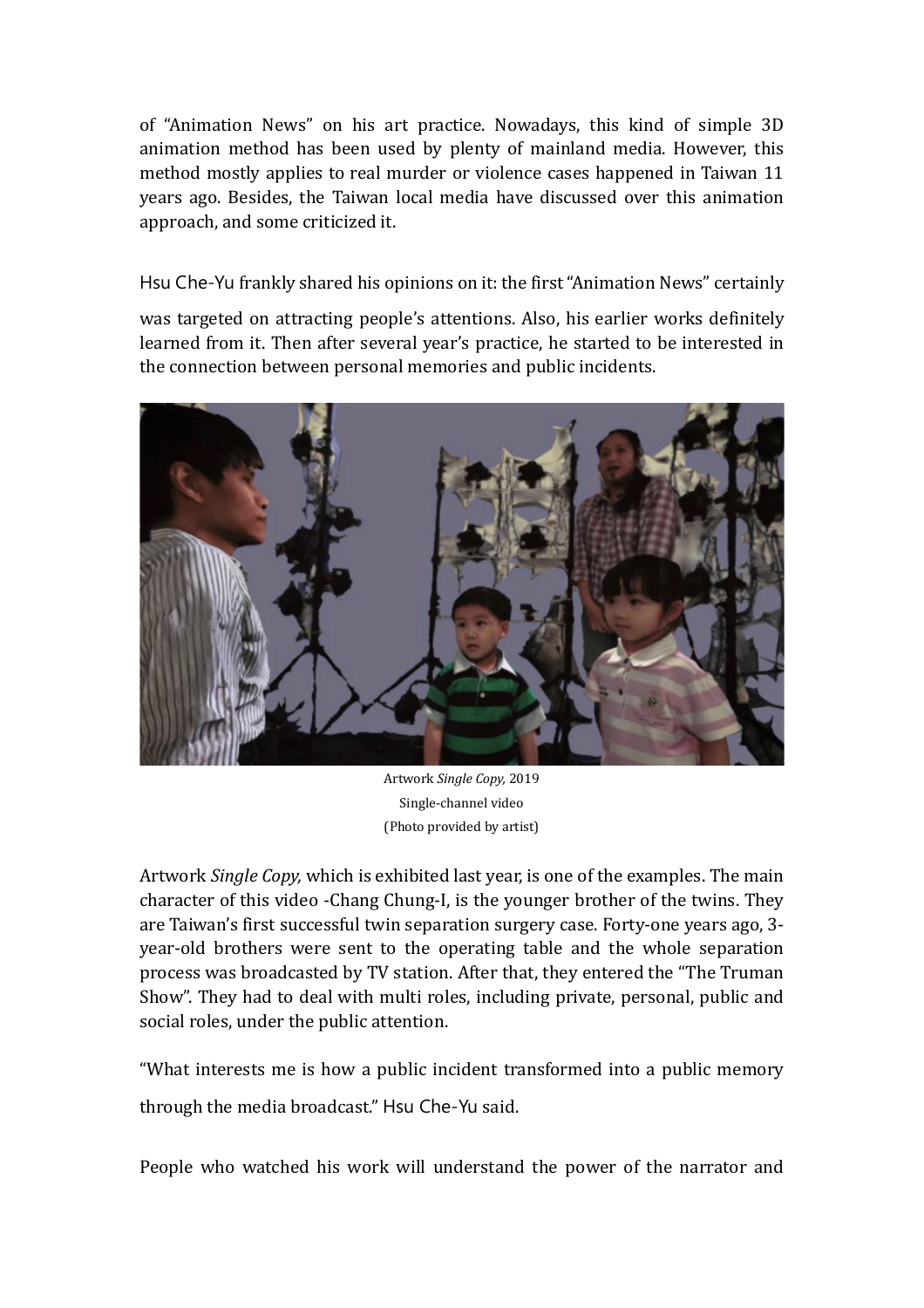conversation. Not only the absent Chen Wan-Yin in *Microphone Test,* but also the 3D animation maker in *Lacuna* and Chang Chung-I in *Single Copy,* their words decorate the whole videos. Some of them sound like an explanation of work, and some of them seem like totally irrelevant to the content.

Words and narrative perhaps contribute to the "affinity side" of Hsu Che-Yu's

work, while he may not intend to do it. After all, surrounded by video works that are more focused on the conceptual side without plots and conversation, the compulsory of "tell a detailed story" seems less important.

Lots of Taiwan directors know how to demonstrate a trivial thing to the audience in movies. But will it also work for contemporary art?

*Microphone Test* has given out the response.

But Hsu Che-Yu is still on the way to find the answer.



Artwork *Single Copy,* 2019 Exhibition photos of exhibition "Hugo Boss Award for Emerging Asian Artist 2019" (Artwork provided by artist, photos provided by Shanghai Rockbund Art Museum)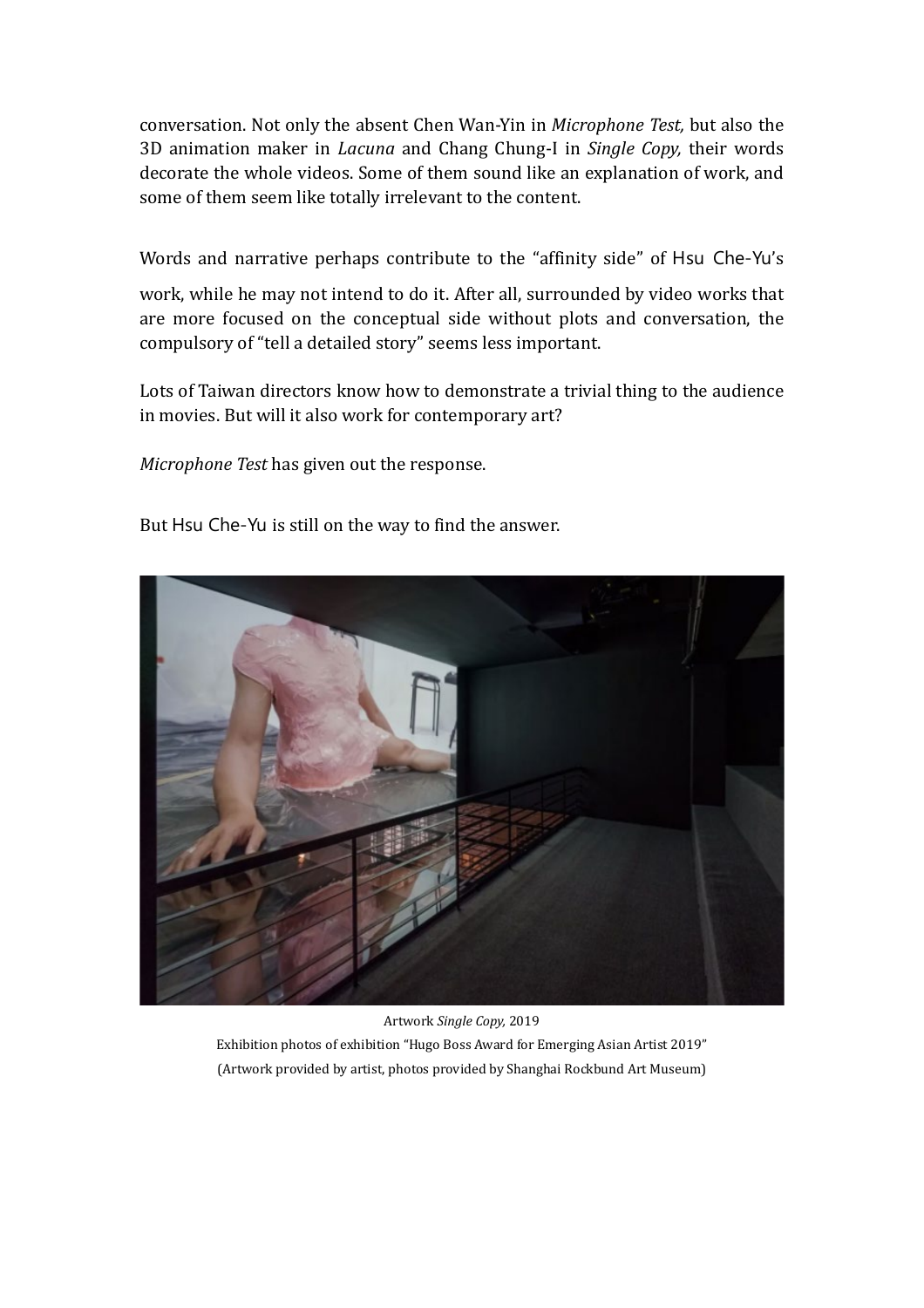## **Talk with** Hsu Che-Yu **Split or keep? About** *Single Copy*

Q: What's the starting point of *Single Copy*?

Hsu Che-Yu: It can be traced back to the last work *Lacuna*. That work is related to

brotherhood and brother memories. There is a set of shots——my brother and

sister in law went to National Museum of Natural History in Paris during the honeymoon. There was a specified area to display siamese animals in the museum. When I saw it, I think of the brotherhood. It looks like there is no connection between them, but when people talk about twins, they would fantasy about whether they are psychologically connected and curious about whether the body memories of sharing the same egg would influence their life later on. Together with these questions, I shot *Single Copy.*

Q: What's your deepest feeling towards Chung-Jen & Chung-I's case. How does

these ideas involve into work?

Hsu Che-Yu: How an incident transforms into a public memory through the media

broadcast. This part interests me most.

In my opinion, from the point of beginning the live broadcasting, they already became the victim of media. Media took advantage of their bodies by violence. That surgery was not just a medical experiment but also related to political propaganda. It was unethical. Under this circumstance, Chung-Jen and Chung-I's bodies were not only belonging to themselves, but also became the body of media, the body of politics. As the iconic people of Taiwan in the 80s, they frequently contacted with people related to politics and entertainment. They were also close to religious organizations. In other words, they may be living in the "media world".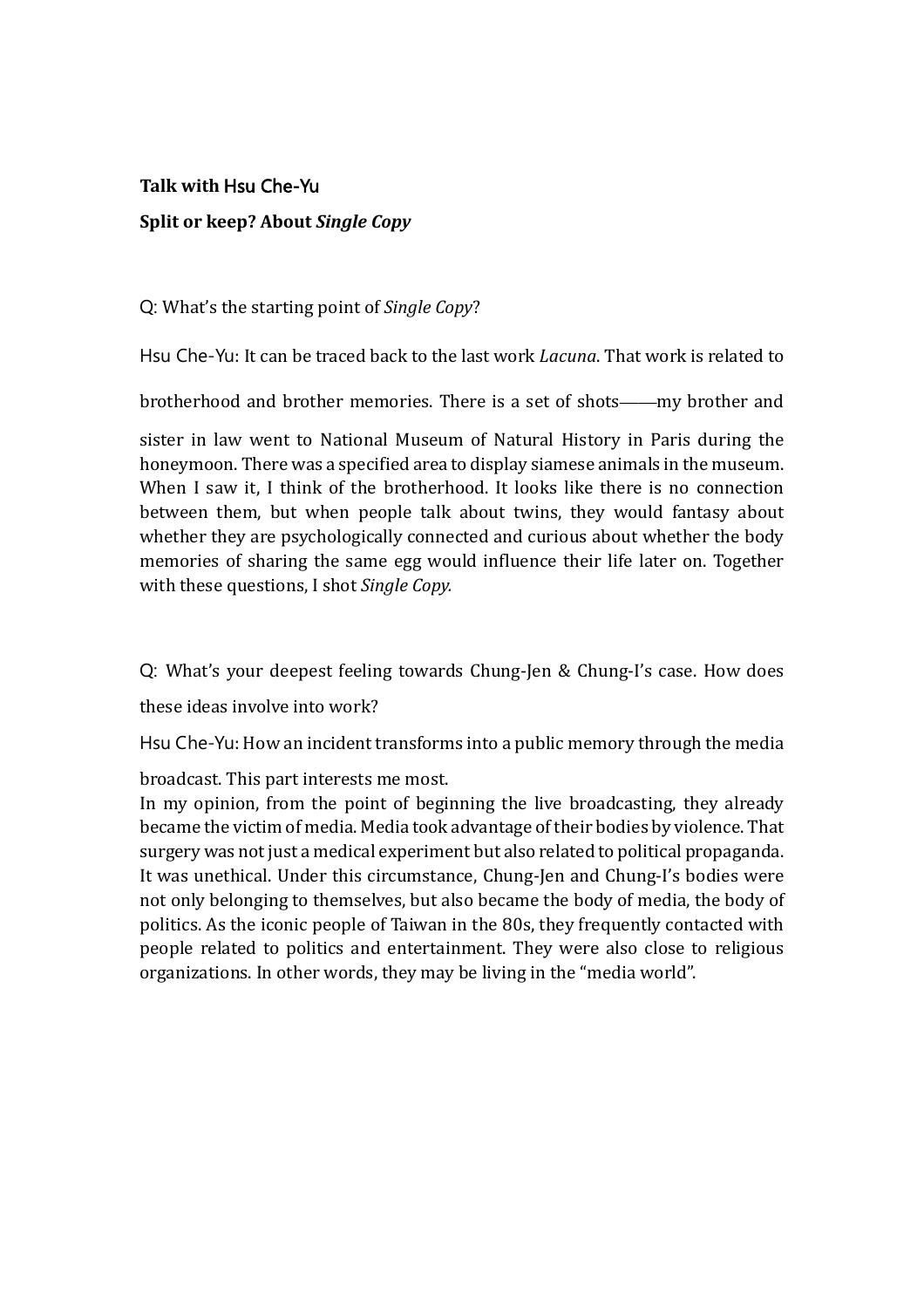

Upper: more than 100 cameras are 3D scanning Chang Chung-I's body simultaneously Middle: Reconstruct Chang Chung-I's hand by means of turning the mold Down: Exhibition photos of exhibition "Hugo Boss Award for Emerging Asian Artist 2019" (photo provided by artist)

In this work, I used two methods at the same time——moulding and 3D scanning to rebuild Chang Chung-I's body)

Before the age of three, their lower bodies link together all the time. Each of them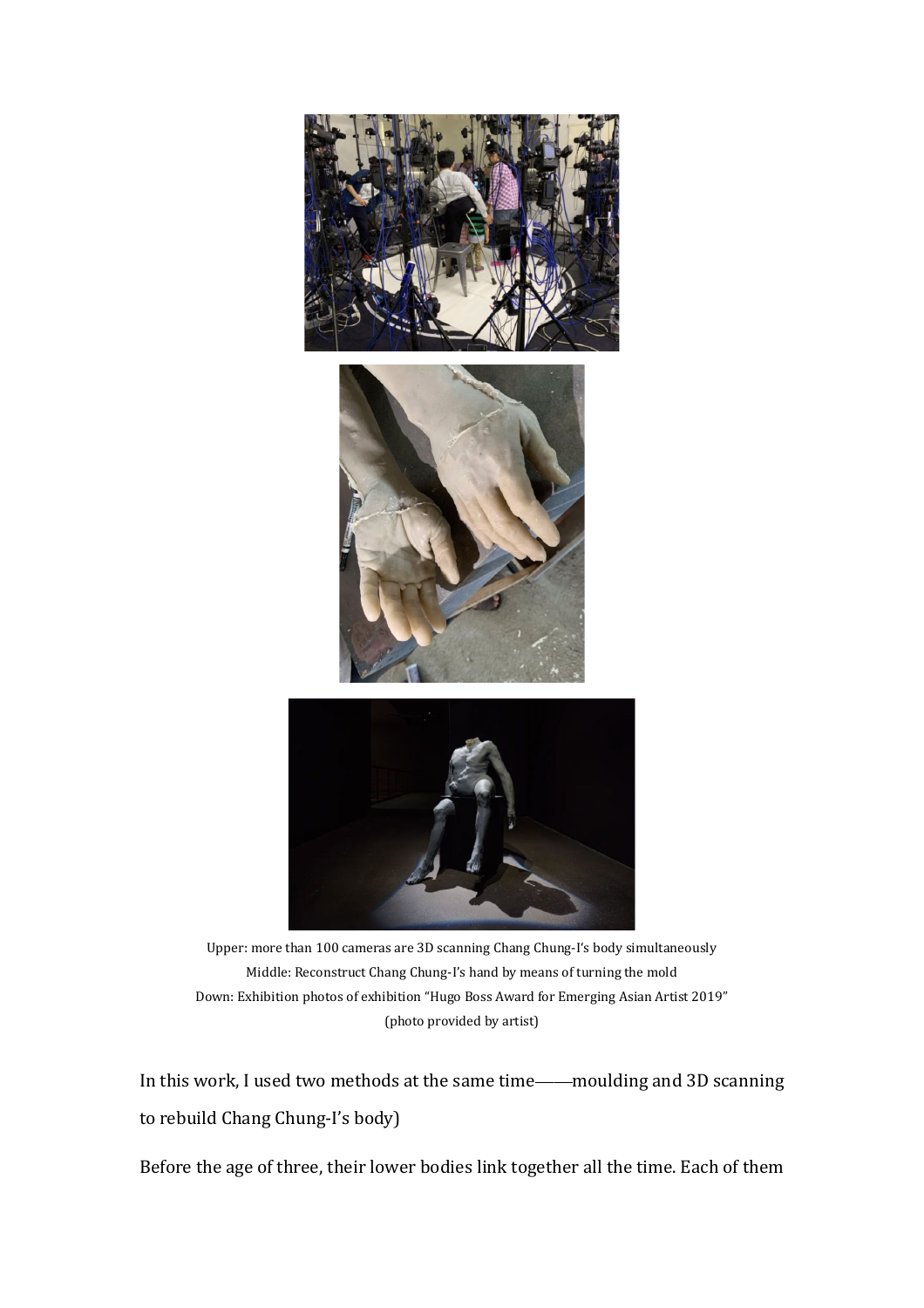has one leg and also shares the leg in the middle. In other words, they both can control and feel the middle leg.

For me, "the third leg" has the meaning of "selection". From the perspective of law, they are both independent individuals. However, as for the third leg, it comes from the same body, so shall it be divided as well? This is not limited to the discussion at the medical level, but also decided and negotiated among government officials and politicians. During the surgery, the doctor chose to give up the third leg and divided the organs in the body. This was not only a medical question but also an ethical issue. For example, there was only one reproductive organ, who can take it? If it was given to elder brothers, then the younger brother became the sacrifice. Vice versa.

When producing the work, I want to know whether the third leg is left leg or right leg. However, Taiwan University Hospital doesn't have data on it. It only stated two things: firstly, it is a shared leg. Secondly, this leg doesn't have its fingerprint. Therefore, I copied Chung-I's left leg and finished my work.



Exhibition photos of exhibition "Hugo Boss Award for Emerging Asian Artist 2019" (work provided by artist; photo provided by Shanghai Rockbund Museum)

Q: The moving of the cameras in *Single Copy* is direct and simple, similar to the documentary. Are you chasing for this type of shot language?

Hsu Che-Yu: I wasn't trained in filmmaking academy, so I am not deliberately aiming to be simple. Maybe because I am not good at shooting.

I hired a professional photographer to help me with this video. He did so well in some clips that I cut it instead, because it doesn't look like my work. For example, there was one scene that Chang Chung-I walks towards the motorcycle and sit on that. Next scene was that he drove the motorcycle around to practice. The original shot was smoother. The photographer shot every part of Chung-I's body to present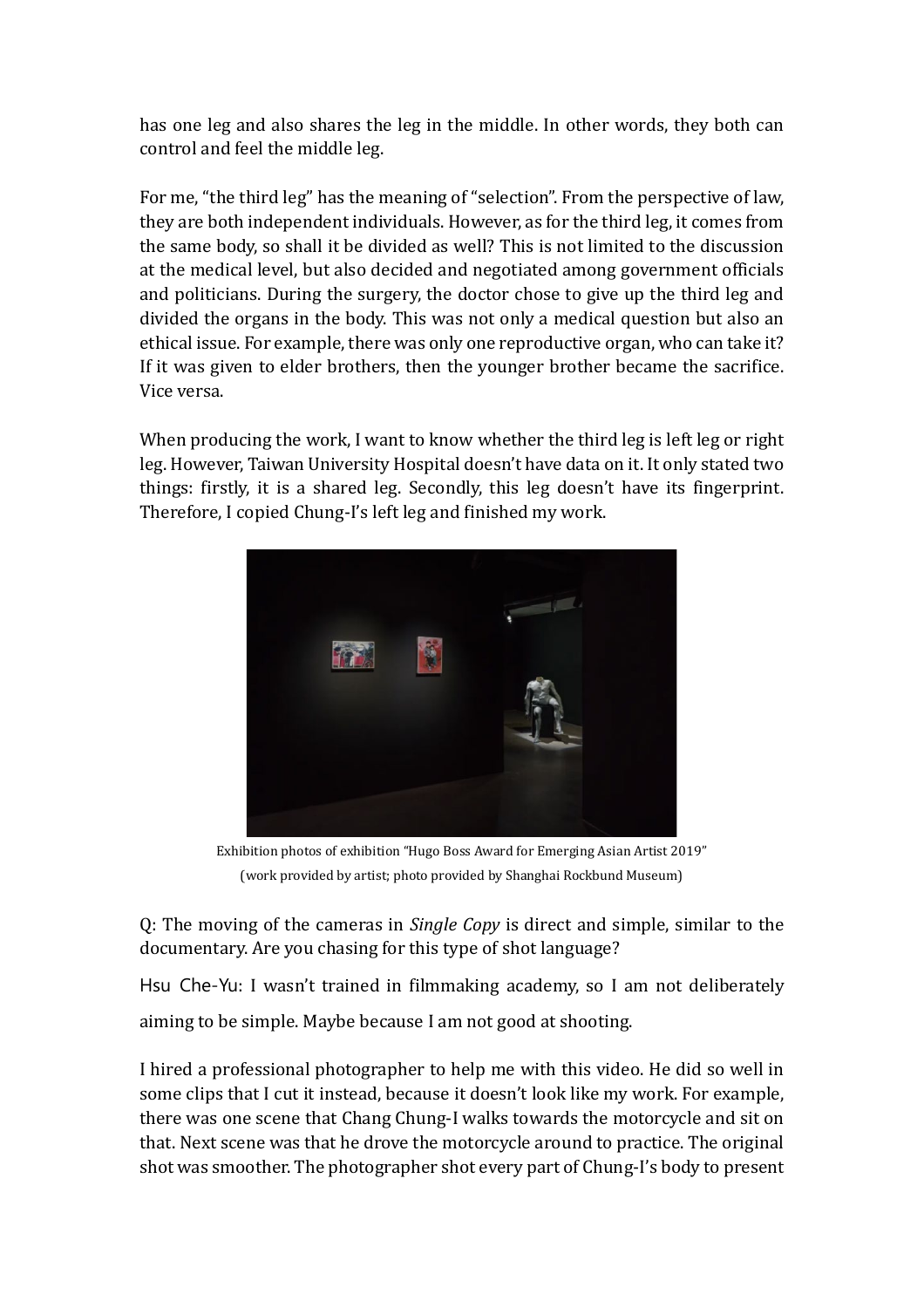the process of him starting the motorcycle. When I first time saw the scene, I think I would definitely keep it. Nevertheless, at the final editing stage, I think it was too excellent that it doesn't look like my work.

I am not pursuing simple shot style, but want to achieve a pure feeling in the video: a bit of "movie", and a bit of "documentary". If the feeling of "movie" or "documentary" is too much, I don't think it is good enough personally.



Artwork *Microphone Test: A Letter to Huang Guo-Jun,* 2015 Single-channel video (photo provided by artist)

## *Microphone Test:* **a "letter" which can't be responded**

Q: *Microphone Test* is the first video work with a narrator. It has a strong sense of narrative. What's the logical connection among author Huang Guo-Jun and three people in the video?

Hsu Che-Yu: When I started to think about this work, I didn't intend to add the literature part to it. *Microphone Test* was shot from 2013 and cost 2 years in total. There is a shift from the primary thought to the final outcome.

At the beginning, I just wanted to shoot stories of my three friends nearby: Yüan Chih-Chieh, my best friend in high school; Chen Liang-Hui, my ex-girlfriend. When shooting this video, we have already broken up; Lo Tien-Yü is Yüan Chih-Chieh's girlfriend. Now she is his wife. The reasons behind choosing them as the main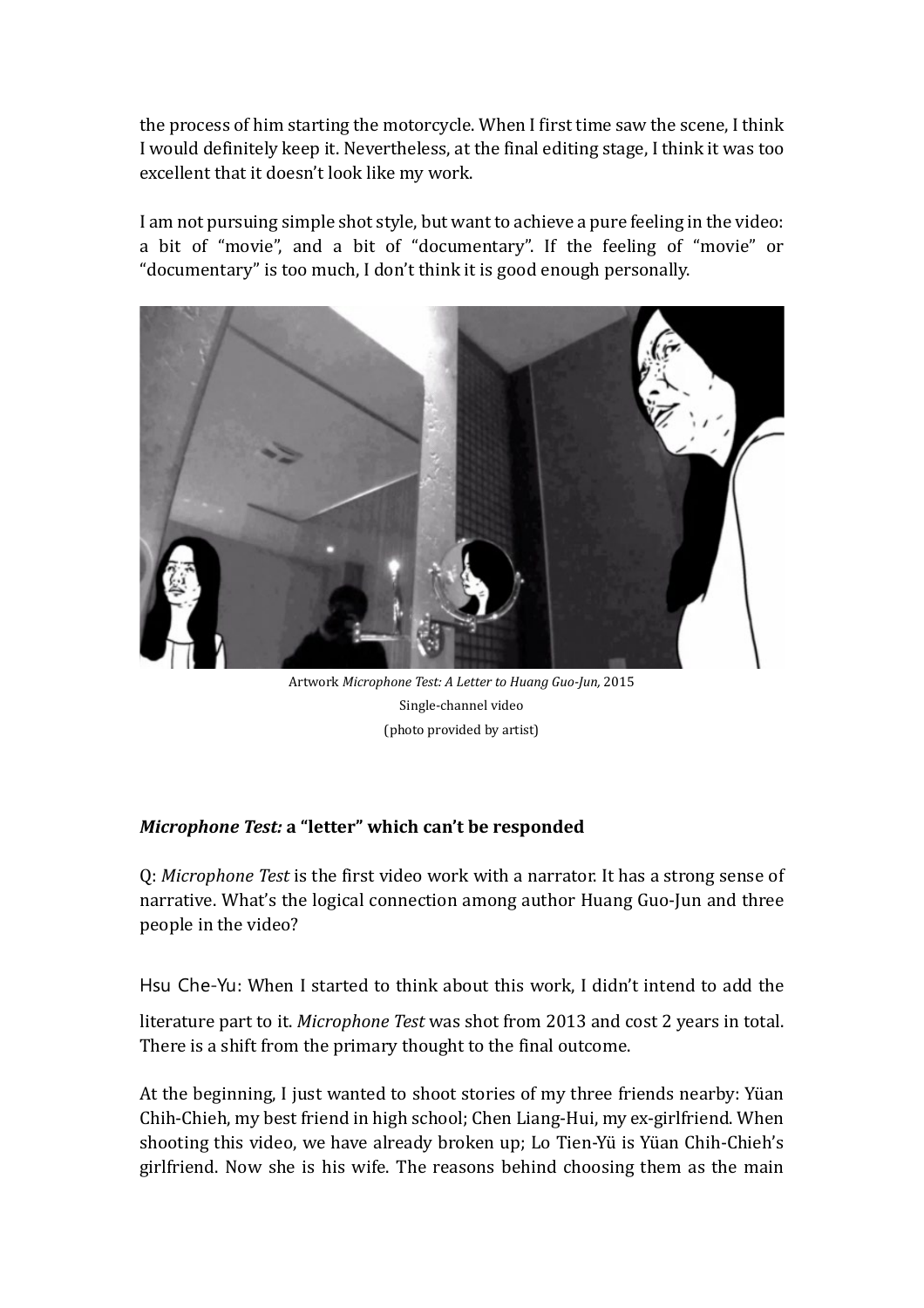characters are: on the one hand, they are my closest people, though this reason is not important for the audience; one the other hand, it seems like a random choice, but actually their stories are linked with me as well. I think whether can they represent the shared memoires of our time? For example, we all faced the divorce of parents, emotional alienation and even suicide of relatives when we are young.

The idea of using Huang Guo-Jun as the clue in the work comes from Chen Wan-Yin.

It is quite straightforward to cooperate with Wan-Yin when I kick off this project—

—I don't know how to write a play, and she as the playwright has to link the stories.

It sounds like finding technical support, similar to finding photographers for some videos. However, I realized that I was over-simplified this scenario after the cooperation started. Writing a play is definitely not a purely technical task. A playwright is also a creator. I didn't predict it at the beginning, but I received a totally different result in the end. I can't imagine that without her cooperation, how would the work be like, though it couldn't be the current one.

When Wan-Yin first mentioned Huang Guo-Jun, I was strongly against it. The contraction is like "do you really understand what I want to do", but she very insisted on it. Therefore, it took one year for us to discuss on shall we add Huang Guo-Jun into our work. Later on, Wan-Yin persuaded me and rewrote the whole play. At that time, I already made some progresses. Until the decision of adding literature concept was made, I started to shot Huang Guo-Jun related scene and deleted content which is irrelevant to him.

The reason for us to allow this big shift to happen is that we both are not graduated from animation. Usually, the professional animation people won't change storyboard easily, because it would disturb the whole creation process. Because of our "unprofessional", we allow to change the main storyline after one year's shooting.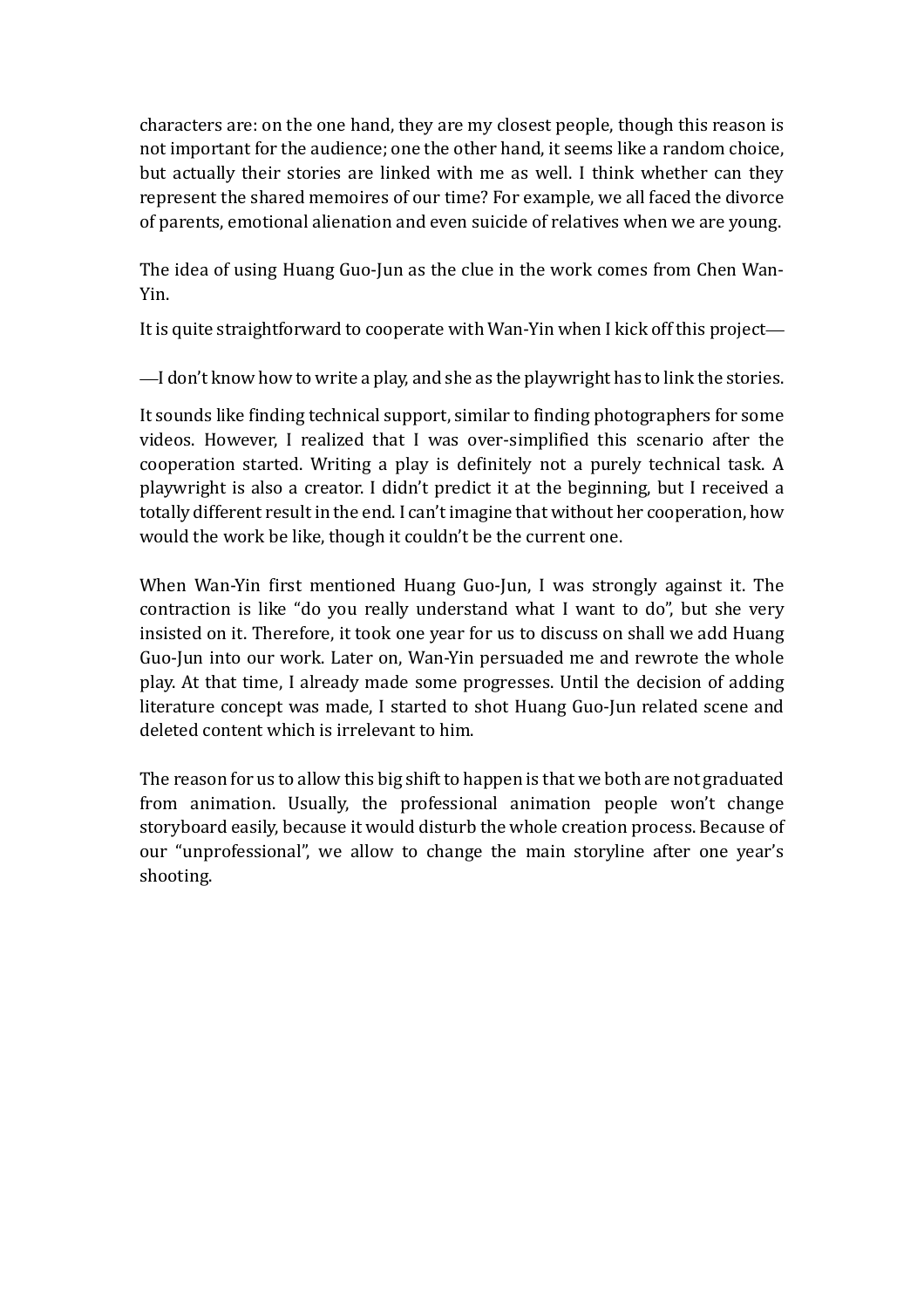

Artwork *Microphone Test: A Letter to Huang Guo-Jun,* 2015 Single-channel video (Photo provided by artist)

Q: What kind of role Huang Guo-Jun plays in the work? Why it has to be him?

Hsu Che-Yu: Before the suicide, Huang Guo-Jun wrote a letter format essay *Report* 

*safety*, telling his mom that he won't take the suicide. It is a fiction literature work, permeated with the performative dark humor. However, two months after writing the letter he executed the suicide.

What we want to talk about is not Huang Guo-Jun, or not just Huang Guo-Jun. We actually want to think about the creation condition exposed by Huang Guo-Jun.

Other 90s authors——including Yü an Che-Sheng, Chiu Miao-Chin also took suicide.

The common trait of them was that they mix creation and reality, becoming a status of chaos. Therefore, we won't presume the audience to know about Huang Guo-Jun before watching this work. Of course, if Huang Guo-Jun's readers come to visit, I would be quite happy and looking forward to their feedback. When I was doing the work, I had done lots of homework and watched his books, which surely influenced my work.

Q: After adding the literature text into work, do you generate any new thought on video?

Hsu Che-Yu: My biggest feeling is that the modernism creation logic is letting you

exclude all the things except atheistic, There is an opinion that——at least based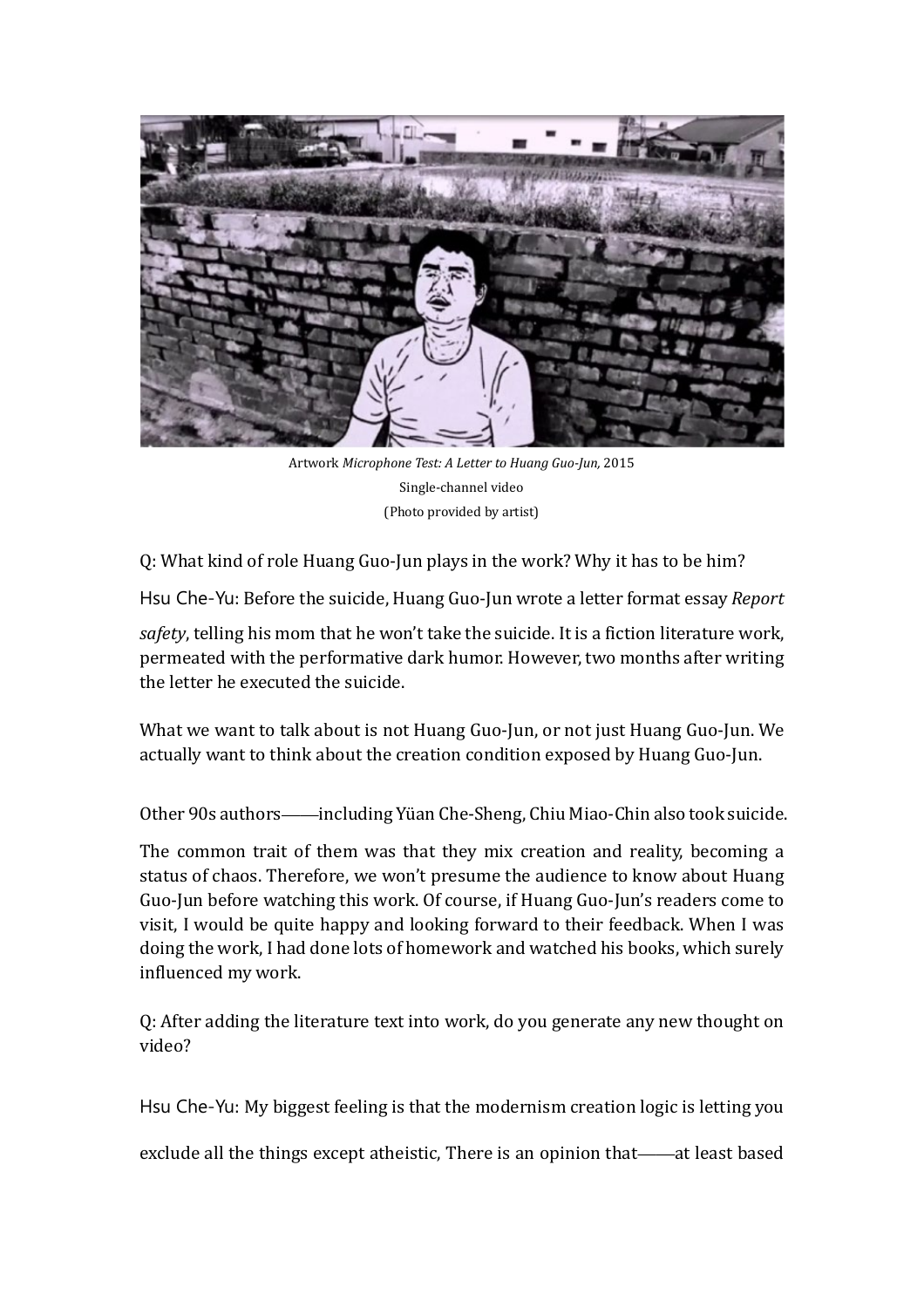on the fine art training I received in Taiwan——art is not a platform to "tell a story".

This opinion may show that concept is more important than work in contemporary art. It results in an outcome that: you may understand the main opinion of a book, but it doesn't mean you have read the book; you can know the content of a movie, but it doesn't mean you have watched the movie. But, some contemporary artwork may really not worth to see? If so, I feel pity for it. Now I prefer to learn from literature and movies. Novels and movies can upgrade a tiny thing to an extraordinary level, but contemporary art doesn't always work like that. I am trying to figure out the mechanism behind it and what can I do to change it.



Artwork *Lacuna,* 2015 Single-channel video (Photo provided by artist)

Q: Your works are related to individual or mass memories. Are stories in your video fictional or real?

Hsu Che-Yu: I can share a story of Chen Liang-Hui. When we were still together,

one time she had acute meningitis and was deeply comatose for a month. The doctor predicted she may be not able to wake up anymore. She waked up eventually, but some of her memories disappeared. For example, she used to tell me about her parents' fierce quarrel. When I sought her to shoot *Microphone Test* and let her act that scene. She said she didn't have that experience and I must remember it wrong. But I firmly believed I was right. Then she told me: it could be that she lost her memories after the illness, or it could also possible that she mistaken the dream as reality.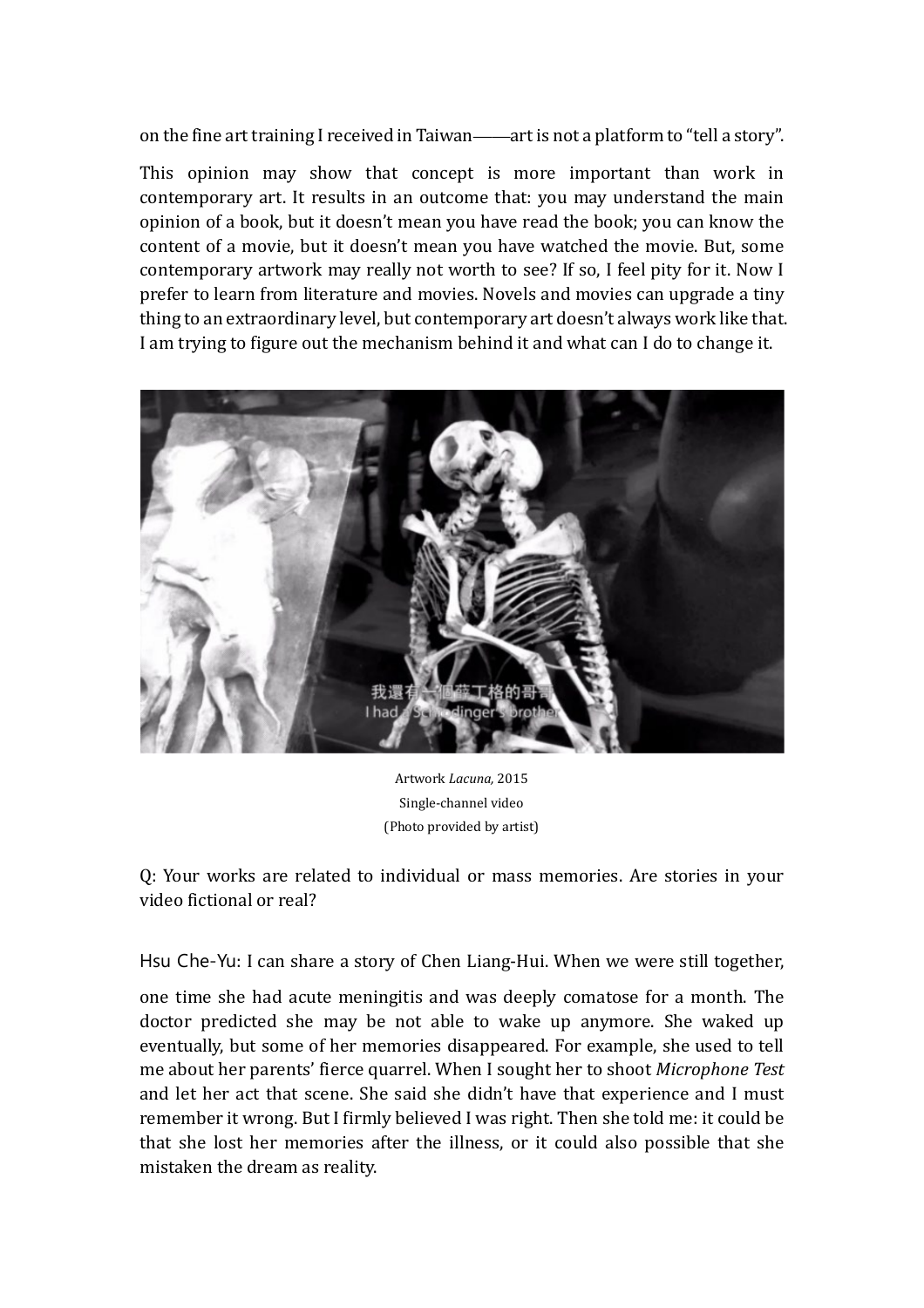From my perspective, I think this brain is selectively forgetting something. Maybe due to meningitis, she exaggerated a normal conflict (which is a symptom of meningitis). Therefore, when I was shooting the video, I thought memory can be "real", but it didn't refer to actually happened things, because everyone's subjective emotion would emphasize or weaken memories.

I used to talk with Lo I-Chün about *Last Words from Montmartre*. This work was fiction, but it indicated the suicide of Chiu Miao-Chin; it was not a documentary literature, not a diary, but it echoed with Chiu Miao-Chin's destiny. Hence, it was not important anymore if it is "real" or not. You could state that creation was "real", but you didn't need to utilize a detective approach to tackle with a real incident in the real world.



Artwork *Re-rupture,* 2017 Single-channel video (photo provided by artist)

### **Animation News: reality and fiction**

Q: you used to state that your earlier animation creation was influenced by "Animation News". At that time, the mainstream media criticized this new arisen representation method and pointed out this method ignited mass emotion by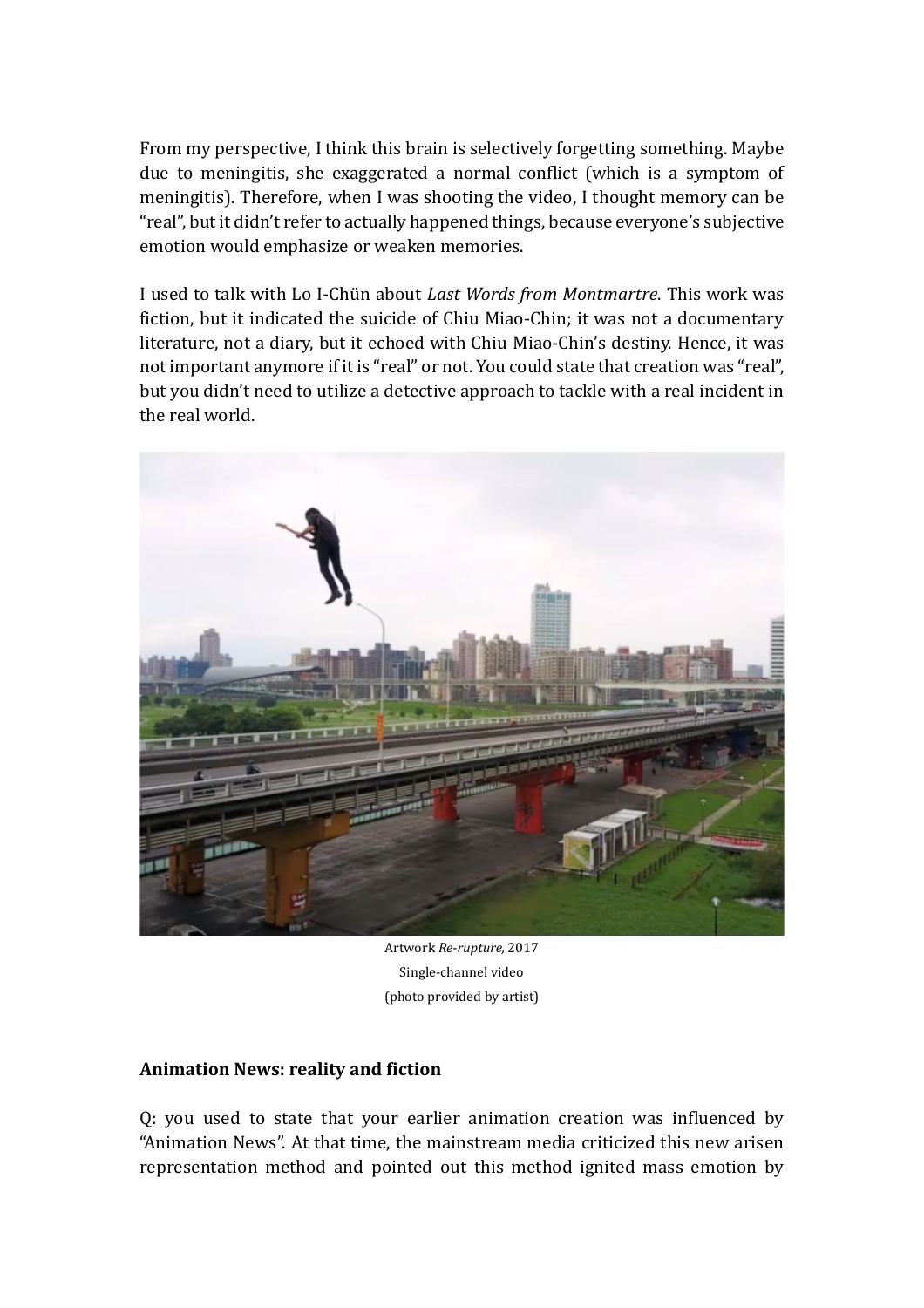spreading violent cases. How do you view its media attribute?

Hsu Che-Yu: "Animation news" has its problem, but it can't eliminate the

advantage of it. We constantly say that animation is a type of bionics, while "Animation News" overpasses bionics and invades the real world with the support from media.

The production process of making animation news is quite special. A real case based animation news can be made and broadcast within one afternoon. Animators will be built on the clues provided by police or journalists to create 3D figure models. Every figure model has its own "code" and becoming the material for future news.

Although there are separate individual cases from the audience's perspective, for the animation company, every figure model has its name, becoming a system and repetitively applying on suitable ceases later on. It is similar to watching a fiction movie, having different situations inside and outside.

Q : Many of your works relates to public incidents in the history, including some criminal cases. What are the reasons behind for you to track those news hot topics?

Hsu Che-Yu: I didn't think that much at the beginning, and I just follow the choices

of "Animation News". They always focus on those criminal and violent cases, so my creation comes after it.

Even when I was making the *Microphone Test,* I didn't consider it. Because in this movie, things like extramarital affair and argument between parents, and suicide of grandfather are actually happened on my friends, I have some identical life experience as well. If you see those things in the media, you will feel terrified, but for me they are just daily life.

This type of daily life continues in *Re-rupture.* I added 1995's mafia fight into the movie. This case itself was violent, but I was not deliberately adding the fight part. As for me, it was a clip of memory. I was ten years old at that time. I knew the case through news and kept memorizing it until now.

In terms of Chung-Jen & Chung-I's case, I didn't experience the TV broadcast personally, but knew their story through children's encyclopedia. This was my memory and the starting point of knowing them. I can't deny that I did follow the media to dig into the novelty part. But from another perspective, these cases are memories and actually happened "daily life".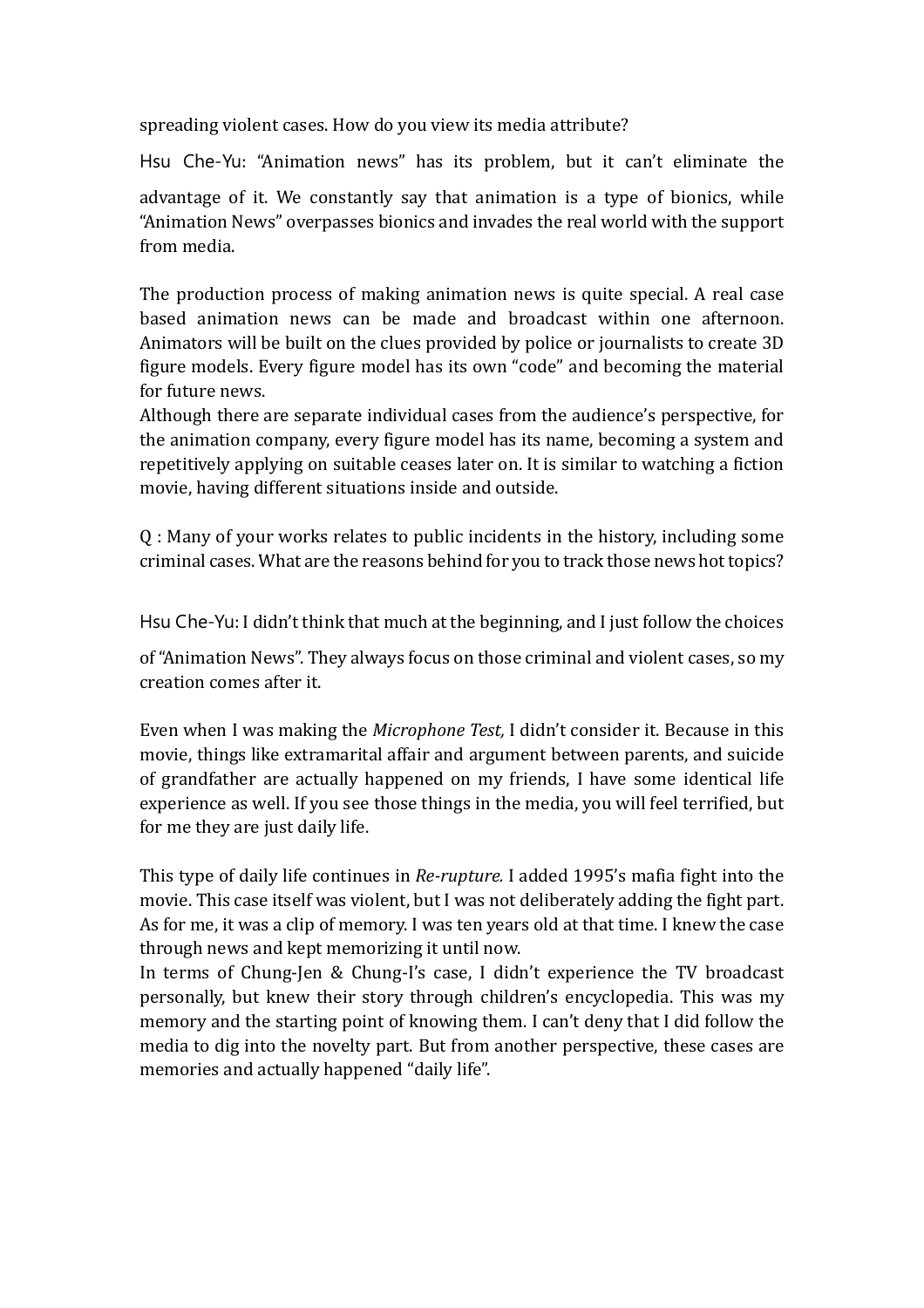

Hsu Che-Yu studio (photo provided by artist)

### **Tainan**

Q: You were born in Taipei, but lived in Tainan for ten years. What kind of changes does the environment bring to you?

Hsu Che-Yu: There are lots of people in Taipei. It's crowded. Although Taipei has

efficient transportation system, it's not convenient to move around. In Tainan, everyone rides motorcycle and goes around freely.

Tainan has a unique art ecology "spatial commensalism", which didn't exist in other cities. There are spaces and organizations in various sizes, under the charge of artists, curators and so on. Although the space is small, the exhibition is serious and committed. If a curator wants to introduce an international exhibition, he/she certainly would link every art space together to promote. In Tainan, art spaces are connected and become an alliance.

I am quite fond of this kind of communication. It is not a social event, but is closer to school life. Everyone has a studio and built near each other. At night, people bring beer to visit others. It is a sense of life. No matter the artwork itself or the creative environment, this sense of life is a must for me. However, this sense of life is relatively hard to achieve in Taipei.

Q: Do you have a gallery to represent you in Taiwan?

Hsu Che-Yu: I don't have one in Taiwan, but in Shanghai I cooperate with Vanguard

gallery and is represented by it.